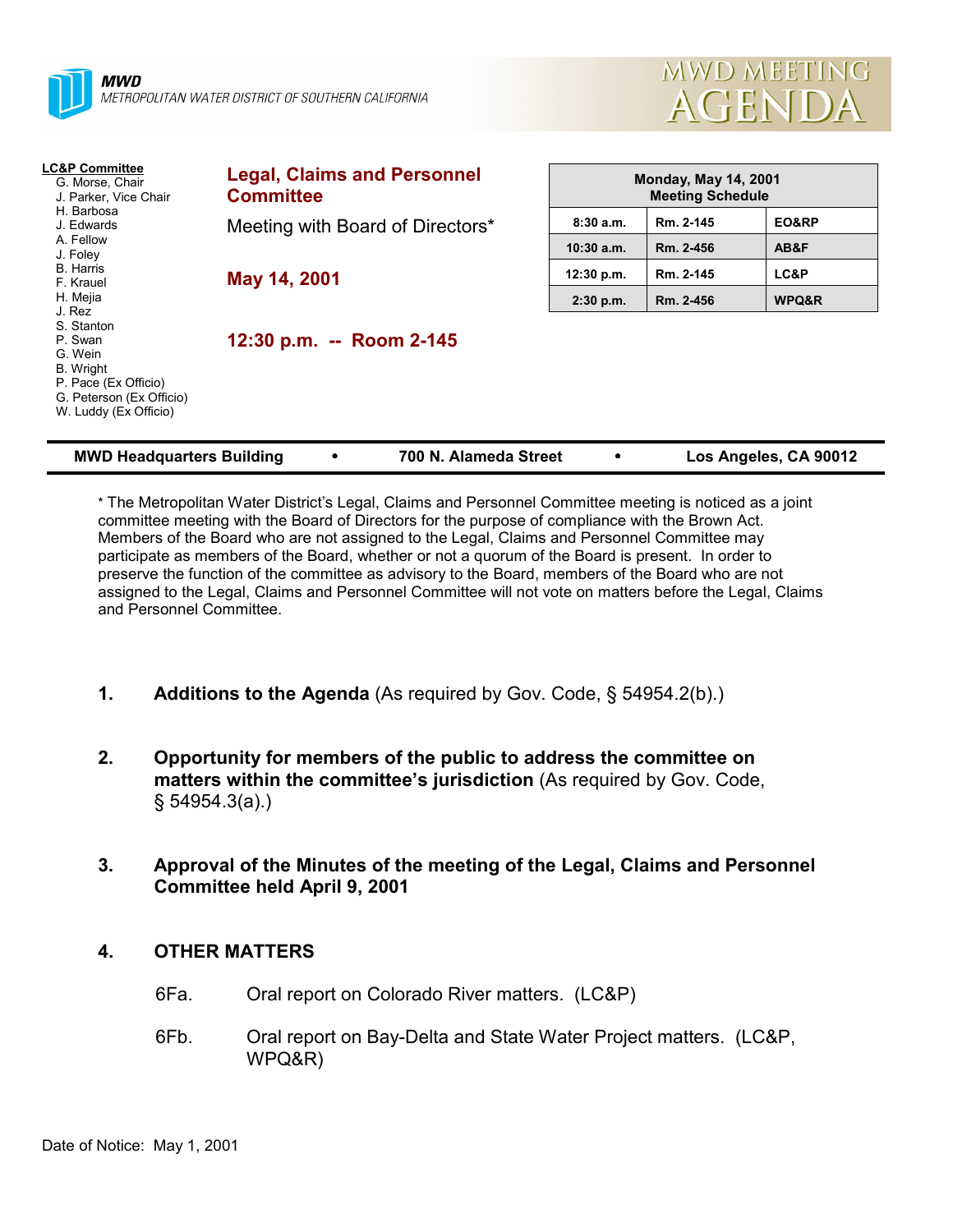### **5. CONSENT CALENDAR ITEMS – ACTION**

**8-2** Adopt resolution reporting the value of employer-paid member contributions to the Public Employees' Retirement System and approve action to implement benefits parity. (LC&P)

# **6. OTHER BOARD ITEMS - ACTION**

- 9-3 Authorize amendment to agreement with Flavell, Tennenbaum & Edwards to increase the maximum amount to be paid for appraisal services and litigation support in the eminent domain action for the Inland Feeder Project entitled *Metropolitan v. Campus Crusade for Christ*, San Bernardino Superior Court Case No. SCV34598. (LC&P) **[Conference with legal counsel—existing litigation; to be heard in closed session pursuant to Gov. Code ß 54956.9(a)]**
- 9-4 Authorize amendment to agreement for legal services with the law firm of Hunton & Williams in *Defenders of Wildlife, et al. v. Bruce Babbitt, et al*., United States District Court for the District of Columbia case number 1:00CV01544. (LC&P) [Conference with legal counsel-existing litigation; may be heard in closed session **pursuant to Gov. Code ß 54956.9(a)]**
- 9-5 Authorize amendment of contract for legal services with the Law Offices of Charles S. LiMandri in *Metropolitan Water District v. Hartford Financial Services Group, et al*., U.S.D.C. Case No. CV-00-4040 GHK (Mcx). (LC&P) **[Conference with legal counsel—existing litigation; to be heard in closed session pursuant to Gov. Code ß 54956.9(a) and (b)]**
- 9-6 Authorize settlement of claim of Dominick and Brenda Vitelli regarding vibrations emanating from Olinda Pressure Control Structure. (LC&P) **[Conference with legal counsel—significant exposure to litigation (one case); to be heard in closed session pursuant to Gov. Code ß 54956.9(b)(1)]**

## **7. BOARD INFORMATION ITEMS**

**10-3** Report on proposed modifications to the Business Outreach Program. (LC&P)